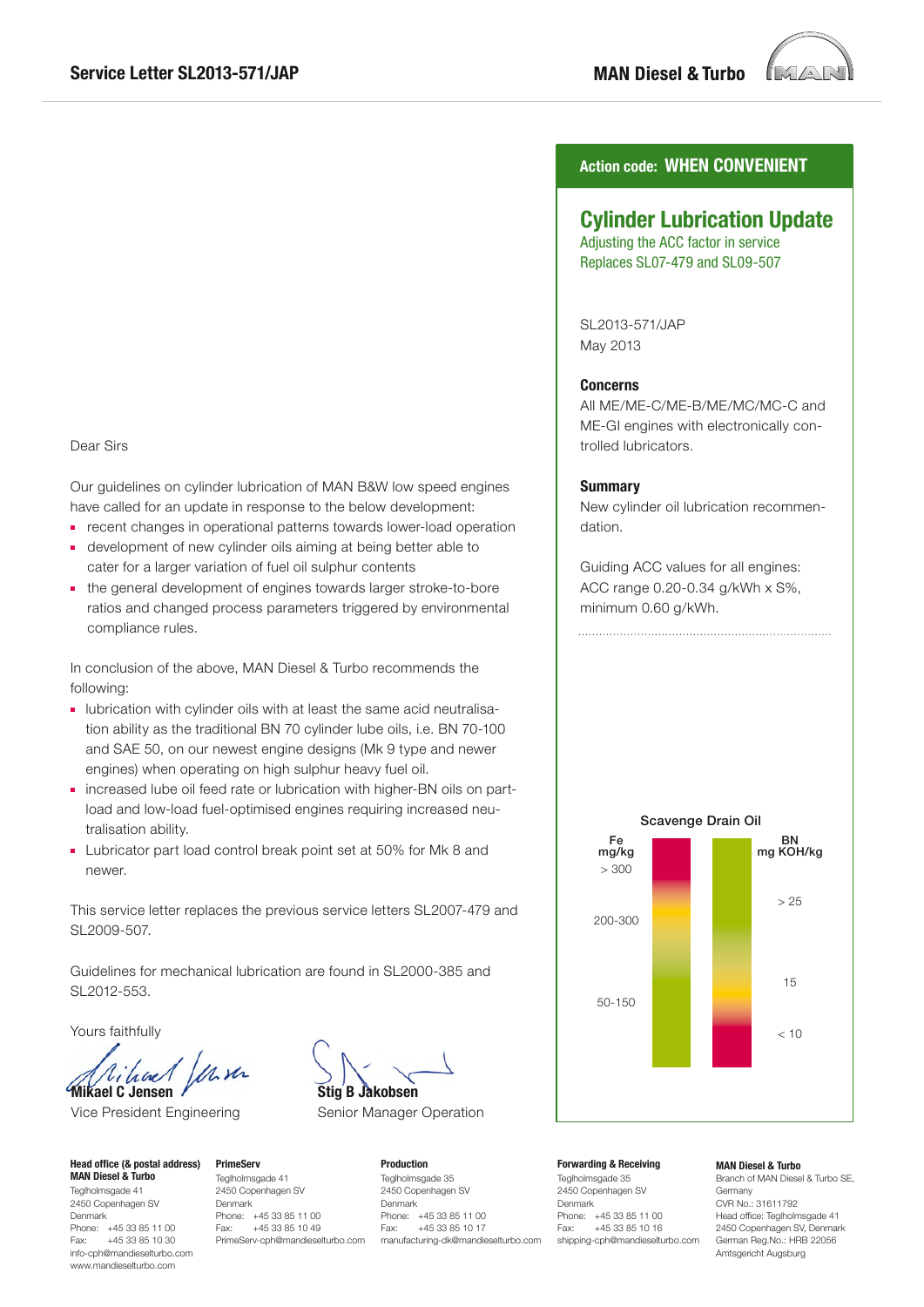

# **Contents**

## **Introduction**

Lately, MAN Diesel & Turbo has concentrated on further enhancing the fuel efficiency while at the same time fulfilling Tier I and Tier II. In order to improve the specific fuel oil consumption, the pressure in the combustion chamber has been increased on the newest engine designs, especially at low load. This pressure increase, together with the increased operating time at low load, has led to increased water and acid condensation on the cylinder walls, which leads to cold corrosion in the combustion chamber.

Also the most recently developed part-load and low-load tuning options utilise increased combustion chamber pressure as the main tool to ensure a low SFOC (Specific Fuel Oil Consumption) at part load, and the same result may be experienced.

Appropriate cylinder oil feed rates and ACC (Adaptable Cylinder oil Control) values must be obtained on the basis of service inspections, measurements and wear data from combustion chamber parts (piston rings, liner, and crown), and can with benefit be supplemented with scavenge drain oil analyses.

### **Cylinder lubrication**

Cylinder oil is essential for the two-stroke engine. Today's cylinder oils are made with a complex chemistry, and the individual feed rate must therefore be assessed for each oil brand, viscosity class and BN level.

A cylinder oil is mixed to achieve the necessary level of detergency and dispersancy to keep the piston rings and crown clean, and the necessary base number (BN) to neutralise the acids formed during combustion.

The cylinder oil not only serves to lubricate the moving parts, but is also designed to control the degree of corrosion on the liner surface.

This is illustrated by our feed rate guide, which sets the minimum feed rate to the level needed to keep the parts moving within a safe margin. However, so as to ensure the necessary lubrication effect, an increased formation of acid would call for a higher BN level than specified at the minimum feed rate. This is compensated for by calculating a feed rate on the basis of an ACC factor within the guide shown in Fig. 1.

In order to simplify the lubrication process onboard the ships, as well the logistics of supply, the oil companies have started the process of developing a single-cylinder lube oil that can lubricate the cylinders regardless of the sulphur content in the fuel.

- Such oils have BN levels that are lower than the traditional BN 70 cylinder lube oils.
- Such oils have performed acceptably in the service tests carried out.
- Such oils can very well be used on the vast majority of earlier-type MAN B&W engines that are not affected by cold corrosion, but may not be applicable on newer engine designs with higher levels of cold corrosion

MAN Diesel & Turbo recommends using cylinder lube oils characterised primarily by its BN number and SAE viscosity and to use a feed rate according to the BN in the cylinder oil and sulphur content of the fuel. MAN Diesel & Turbo is aware that some engines may be operated satisfactorily at even lower feed rates. Hence, feed rates are, just as before, based on practical experience rather than precalculated figures.

The above mirrors the importance of the fact that the crew should challenge the cylinder oil feed rate ACC factor, so as to find the correct ACC value that suits the actual engine configuration and engine load.

### **Optimising the ACC factor**

The best way to establish the optimum ACC factor is to measure the engine wear. If the wear rate of the liner and piston rings is too high, because of corrosion, the ACC factor must be increased to reduce the wear.

We recommend to start out with an ACC factor in the upper end of the range, and then slowly reduce it when the engine wear response has been confirmed by measurements.

For more information on condition-based monitoring, we refer to our service letter SL2007-483.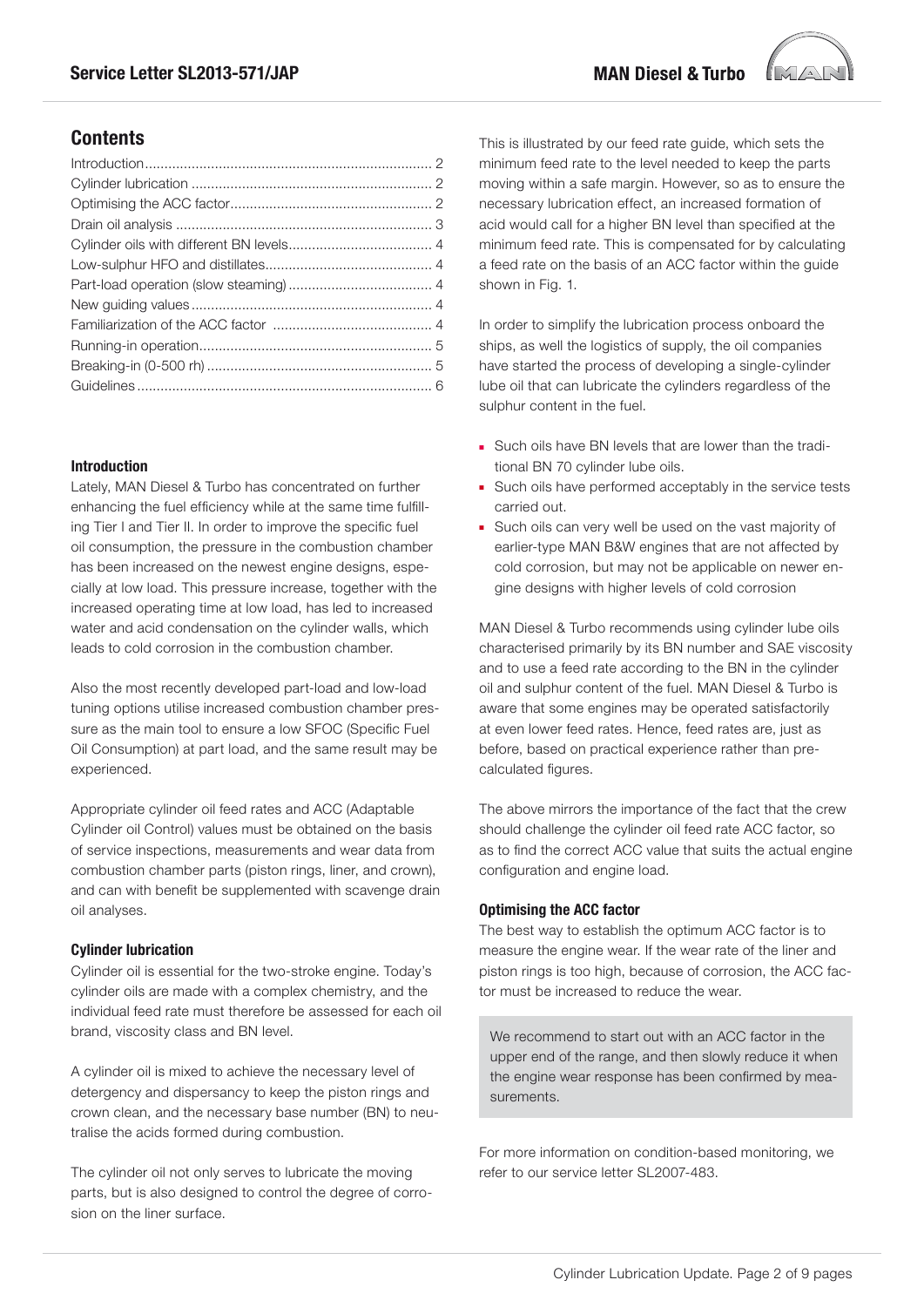However, the ACC factor can only be assessed when the fuel sulphur level has been high enough to ensure that the lubrication has been in the ACC active area (the blue area marked in Fig. 1), at lower fuel sulphur levels the engine is excessively protected against corrosion because of the active minimum feed rate.



*Fig. 1: BN 70 ACC range*

The acceptable wear rates must be in line with our recommendations on overhaul intervals and expected lifetime of the components, see SL2009-509. Liner wear rates are normally below 0.1 mm/1,000 running hours (rh).

High ovality in the liner wear could be a sign of corrosive wear. As the liner surface temperature is not necessarily uniform, more corrosion will occure in the colder areas.

The piston ring wear must also be kept under observation, and it must be assured that the controlled leakage (CL) groove on the piston rings is not worn below the acceptable minimum and that the POP-ring groove does not exceed its maximum allowable wear, see Encl. 3. For more information on CPR-POP rings, see SL2012-562.

### **Drain oil analysis**

Drain oil analysis is also a strong tool for judging the engine wear condition. Drain oil samples taken in active ACC operation will show if the oil feed rate can be optimised while keeping the BN between 10-25 mgKOH/kg and the iron (Fe) content below 200-300 mg/kg in the drain oil (for loads above 50%).

Used oil taken from the engine through the scavenge bottom drain can be used for cylinder condition evaluation.

Onboard sets exist, but it is important to get a valid test result that shows the total content of iron (Fe). Laboratory testing according to ASTM D5185-09 is the only certain measuring method. The BN must be tested in accordance with ISO 3771:2011(E).

XRF measurements have also proven to be a good method of measuring the Fe content, however, general standards for measuring and calibration are not yet available.

A cylinder oil can be degraded to a certain level where the corrosion level begins to increase. The level of depletion is different among oil brands as well as among engines, and an individual evaluation of each engine is therefore recommended.

| Scavenge Drain Oil - Guiding Values |  |
|-------------------------------------|--|
|                                     |  |

| BN        | 10-25 mgKOH/kg          |
|-----------|-------------------------|
| Iron [Fe] | less than 200-300 mg/kg |
|           |                         |

*Table 1: Drain oil values*



*Fig. 2: Scavenge drain oil result*

One possibility is to perform a stress test called "feed rate sweep". This will shorten the ACC familiarization period considerably. The sweep test is based on a fast six-day test at steady load and, preferably, running on fuel in the highsulphur range of 2.8-3.5 % sulphur content. The feed rate is adjusted to set values, i.e. 1.4, 1.2, 1.0, 0.8 and 0.6 g/kWh. Each feed rate must be applied for 24 running hours before taking a sample and switching to the next feed rate. A detailed feed rate sweep protocol is enclosed (see Encl. 5).



*Fig. 3: Feed rate sweep*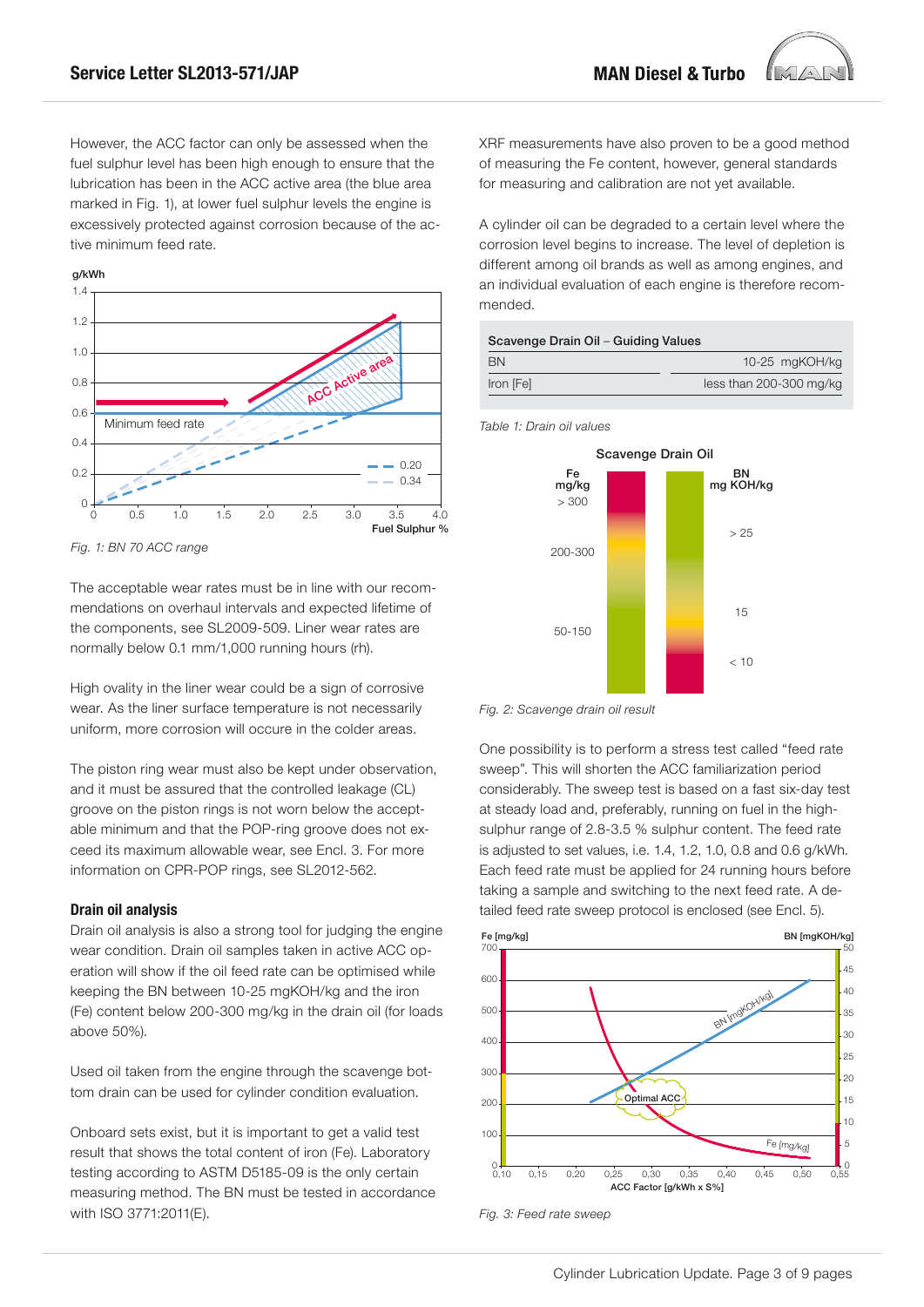

The various oil suppliers offer cylinder oils with a broad range of BN levels. Our MAN B&W engine design is based on the 70 BN oil traditionally used, however, as new oil products have been introduced, BN levels have changed.

When switching to a different BN level, we recommend to start out with scaling the ACC factor from 70 to the new BN level by multiplying the ACC factor with the fraction of 70/BN oil.

*Example:*

*Using a BN 45 and ACC (BN 70) = 0.26 ACC (BN 45) = 0.26 × 70/45 = 0.40*

When changing to a new oil brand or type, the ACC factor may need to be reassessed as described above, starting with an ACC factor in the upper range. After this, a gradual reduction can be carried out based on actual observed conditions or the sweep test.

### **Low-sulphur HFO and distillates**

When running on low-sulphur residual fuel (HFO), the feed rate will be set at the minimum feed rate. High-BN cylinder oils will lead to over-additivation in the aspect of controlling the corrosion as well as lead to increased build-up of piston crown deposits.

We therefore recommend switching to a low-BN cylinder oil at the same time as switching to a low-sulphur heavy fuel. Continuous running on high-BN cylinder oils can only be recommended in special cases, and not for more than 1 to 2 weeks.

Also when switching to distillate fuels (MGO/MDO), we recommend switching to a low-BN cylinder oil at the same time as the switching of the fuel. We do not recommend the use of a high-BN cylinder oil when running on distillate fuels.

| Application                                            | <b>BN</b>       |
|--------------------------------------------------------|-----------------|
| Distillate and LNG                                     | $\epsilon = 40$ |
| Low-sulphur residual fuel                              | 40-60           |
| High-sulphur residual fuel (70-100 for Mk 9 and newer) | 55-100          |

#### *Table 2: Cylinder oil guide*

#### **Part-load operation (slow steaming)**

When operating the engine at part load, the cold corrosion behavior may deviate from operation at normal load. When the vessel is slow steaming, the engine is operated at low load, and the liner surface will become cooler and, therefore, increase the risk of corrosion. Waste heat recovery and various part-load optimisation possibilities, e.g.

TC cut-out, variable turbine area (VTA) turbocharger, and exhaust gas bypass (EGB), may call for a re-assessment of the ACC factor to accomodate the new corrosion level.

#### **New guiding values**

New recommendations for standard operation with standard 70 BN cylinder oil. Viscosity range: SAE 40-SAE 50 (SAE 50 for Mk 9 and newer engines).

#### Guiding values

| Base number (BN)          | 70                            |
|---------------------------|-------------------------------|
| <b>SAE</b>                | 40-50 (50 for Mk 9 and newer) |
| Guiding minimum feed rate | 0.60 g/kWh                    |
| ACC range                 | 0.20-0.34 g/kWh x S%          |

*Table 3: Guiding values*

#### **Familiarization of the ACC factor**

After the breaking-in period, the engine ACC factor should be assessed over a period of steps of 600 hours (see Fig. 6, Encl. 2).

To be able to asses the engine wear, the steps must be completed with a fuel sulphur content that is high enough to assure that the cylinder oil feed rate is in the ACC active range. This means that the feed rate must be above the minimum 0.60 g/kWh.

Before moving to the next step, the cylinder condition and wear must be assessed through a scavenge port inspection.

In some cases, this familiarization period extends substantially. However, the period can be substantially shortened by means of scavenge drain analyses, where the laboratory results will show the remaining BN and Fe (iron) content. If the samples taken during the ACC active feed rates repeatedly show high BN and acceptable (Fe) levels, the ACC factor can be lowered.

## *Fig. 4: Drain oil BN vs. iron (Fe)* 500  $100$ 300 200 100 0 0 10 20 30 40 50 60 70 BN [mgKOH/g] Danger – Do not operate in this are Alert area – Adjustment of feed rate may be needed Safe area Cat fines Liner polish

### Iron (Fe) total [mg/kg]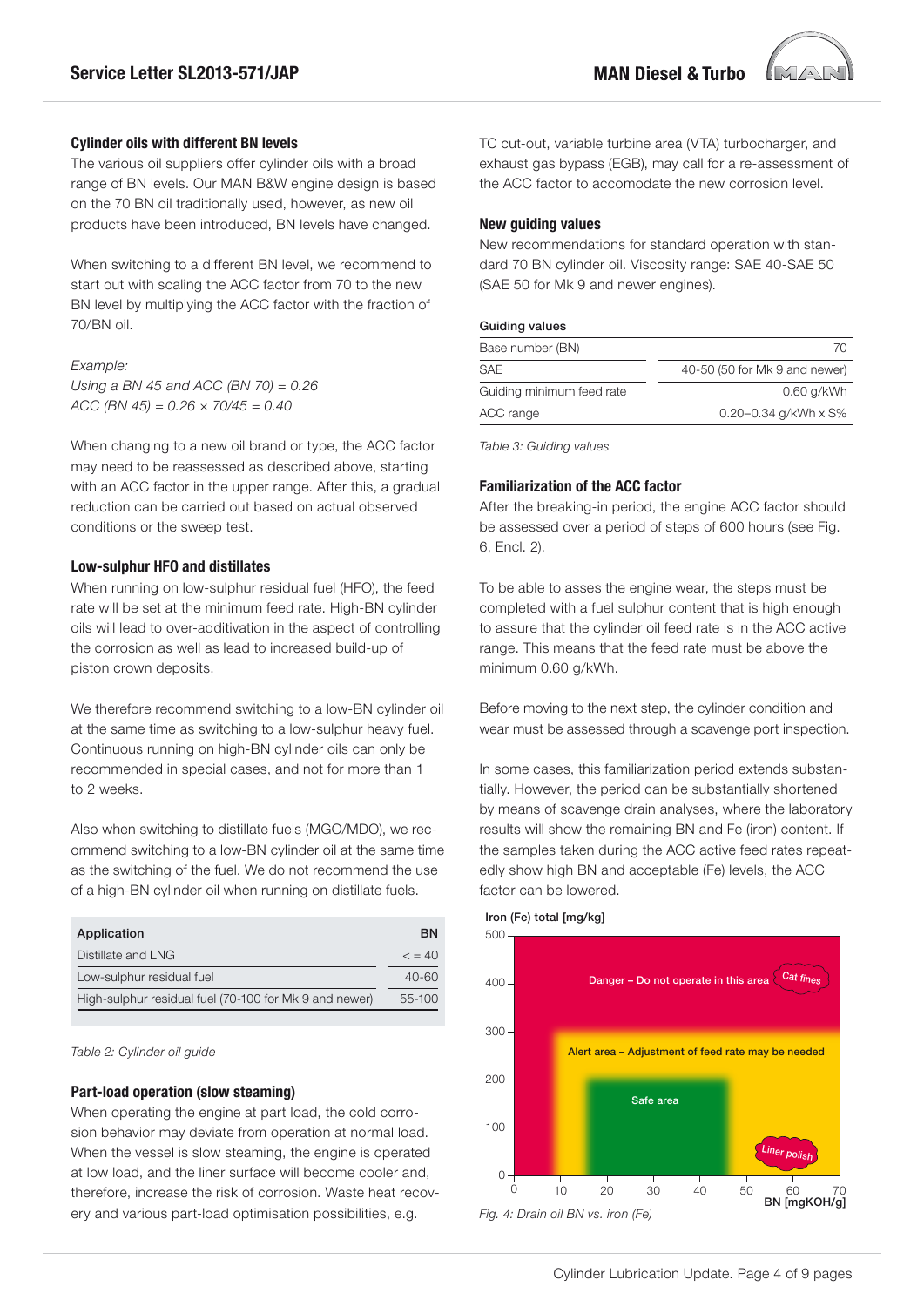

#### **Running-in operation**

MAN B&W two-stroke engines require extra attention and lubrication during their first running hours.

The first 500 running hours are the most demanding. This is the period where the liners are run in, which is also referred to as the breaking-in period.

The purpose of the breaking-in period is to flush away wear particles and facilitate running-in of the liner surface and rings.

The breaking-in period is followed by a familiarization period, where the crew must asses the engine wear and cylinder condition to select the right ACC factor for the engine application.

### **Breaking-in (0-500 rh)**

Cylinder liner and piston ring breaking-in takes 500 running hours maximum (see Fig. 5, Encl. 2).

During this breaking-in period, the running-in coating on the piston rings will gradually wear off, and the wave cut shape on the cylinder liner surface will smoothen. During this process, extra lubrication oil is required to flush away wear particles and assure a satisfactory oil film between the relatively rough sliding surfaces.

During breaking-in, we recommend checking piston rings and cylinder liners through scavenge air port inspections for every 100 hours. Do not proceed to the next lubrication step if the scavenge air port inspection reveals seizures or other irregularities.

When the steps in the breaking-in reaches 1.20 g/kWh, the feed rate depending on the fuel sulphur content must also be taken into account. The set feed rate is to be the highest of the two.

| Hours         | q/kWh          |  |  |
|---------------|----------------|--|--|
| 0-5 hours     | 1.70 g/kWh     |  |  |
| 5-100 hours   | 1.50 g/kWh     |  |  |
| 100-200 hours | 1.30 g/kWh     |  |  |
| 200-300 hours | 1.10 $q/kWh^*$ |  |  |
| 300-400 hours | $0.90$ g/kWh*  |  |  |
| 400-500 hours | $0.70$ g/kWh*  |  |  |

*\* Only if the ACC dependent (fuel sulphur x ACC factor) feed rate is lower than the step, if not then the ACC dependent feed rates are to be used.*

*Table 4: Breaking-in*

Please direct any inquiries and questions regarding tables or condition-based overhaul to our Operation Department at leo@mandieselturbo.com or to our Service Department at PrimeServ-cph@mandieselturbo.com.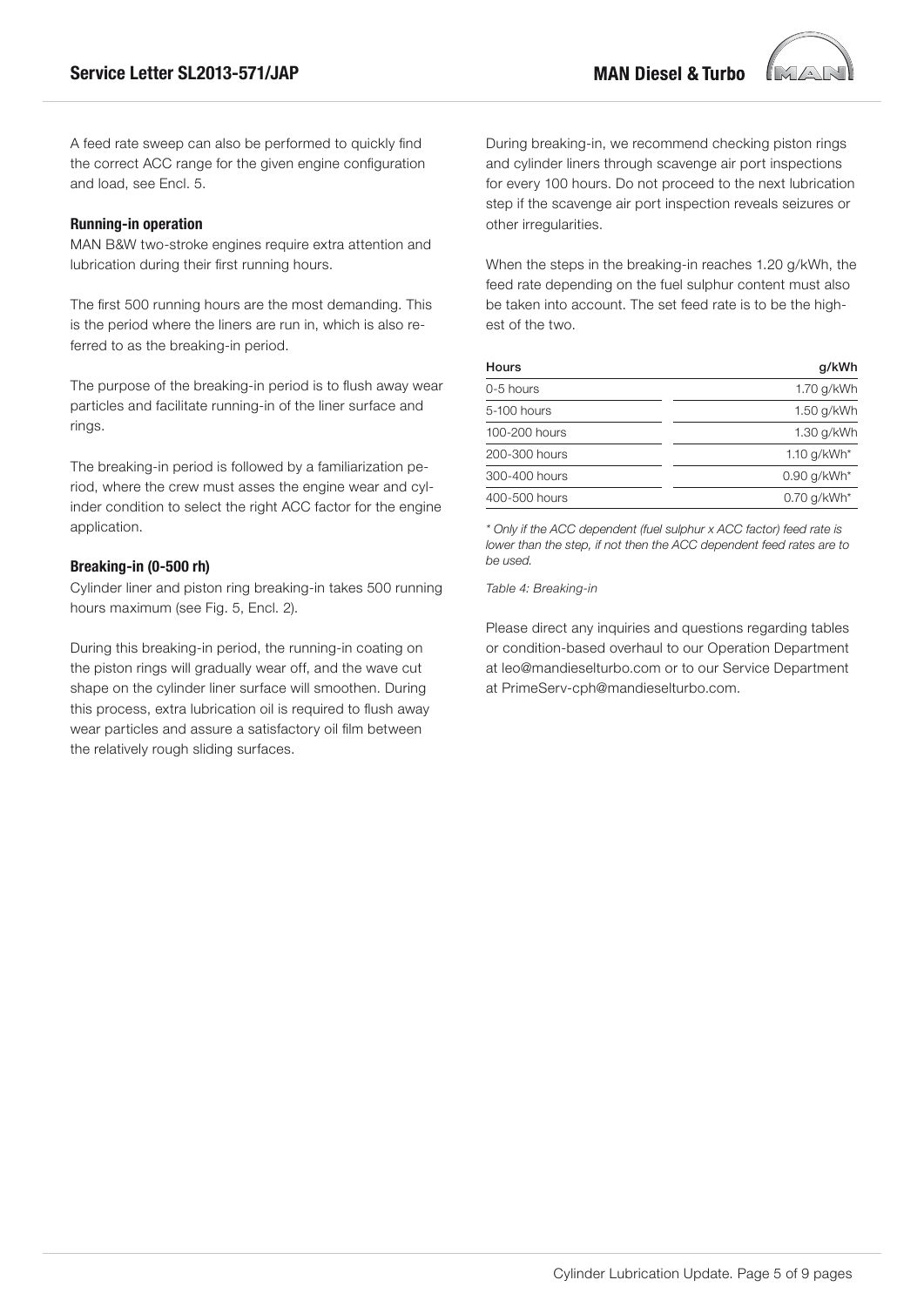

Encl. 1 of 5

## **Guiding cylinder oil feed rates All ME/ME-C/ME-B/ME/MC/MC-C and ME-GI engines With electronically controlled lubrication system**

|                                                                   | <b>Standard BN 70</b><br>Cylinder oil                                                                                                                                                                                                                                                    |                                                                                                                    |  |  |
|-------------------------------------------------------------------|------------------------------------------------------------------------------------------------------------------------------------------------------------------------------------------------------------------------------------------------------------------------------------------|--------------------------------------------------------------------------------------------------------------------|--|--|
| Viscosity range                                                   | SAE 40-50 (SAE 50 for Mk 9 and newer)                                                                                                                                                                                                                                                    |                                                                                                                    |  |  |
| ACC setting                                                       | $0.34 - 0.20$                                                                                                                                                                                                                                                                            |                                                                                                                    |  |  |
|                                                                   | g/kWh x S%                                                                                                                                                                                                                                                                               |                                                                                                                    |  |  |
| Guiding minimum feed rate                                         |                                                                                                                                                                                                                                                                                          | 0.60 g/kWh                                                                                                         |  |  |
| Maximum feed rate during running-in                               |                                                                                                                                                                                                                                                                                          | 1.7 g/kWh                                                                                                          |  |  |
| Part-load control                                                 | Proportional with the load, at lower loads, control is automatically changed to proportional with<br>rpm.<br>On Mk 8 and newer, the break point is set at 50% load as default. The break point may be<br>changed based on actual service experience.                                     |                                                                                                                    |  |  |
| Running-in new or reconditioned liners<br>and new piston rings    | Feed rate:<br>First 5 hours:<br>From 5 to 500 hours:                                                                                                                                                                                                                                     | 1.7 g/kWh<br>Stepwise reduction from 1.5 - 0.6 g/kWh or ACC factor x fuel<br>sulphur (using the highest feed rate) |  |  |
|                                                                   | Engine load:<br>Test bed:<br>In service:                                                                                                                                                                                                                                                 | Stepwise increase to max. load over 5 hours<br>50% to max. load in 16 hours                                        |  |  |
| Familiarizing<br><b>ACC Factor</b>                                | Starting at 0.34 g/kWh x S%<br>Reducing in steps of 0.04 g/kWh x S% after minimum 600 hours where the feed rate has been<br>sulphur dependent (above minimum feed rate) or using feed rate sweep or continuous drain oil                                                                 |                                                                                                                    |  |  |
| Running-in new rings in already run-in and<br>well running liners | analysis<br>From 50% to max. load in 5 hours<br>Feed rate 0.9 g/kWh for 24 hours.<br>If the fuel sulphur and applied ACC factor combination results in a specific feed rate higher than<br>0.9 g/kWh (use the calculation feed rate), no extra lubrication is needed.                    |                                                                                                                    |  |  |
| Manoeuvring and load change<br>situations                         | During starting, manoeuvring and load changes, increase feed rate by means of the "LCD" by<br>25% of the actual figure and kept at this level for 1/2 hour after the load has stabilised.                                                                                                |                                                                                                                    |  |  |
| Lubrication of cylinders that show<br>abnormal conditions         | Frequent scavenge port inspections of piston rings and cylinder liners are very important for<br>maintaining a safe cylinder condition.                                                                                                                                                  |                                                                                                                    |  |  |
|                                                                   | If irregularities are observed, adjustments of the lube oil feed rate should be considered.                                                                                                                                                                                              |                                                                                                                    |  |  |
|                                                                   | In case of scuffing, sticking piston rings or high liner temperature fluctuations, raise the feed<br>rate to 1.20 g/kWh and lower the pmax and mep. As soon as the situation has been stabilised,<br>set the lubrication feed rate and pressures back to normal.                         |                                                                                                                    |  |  |
|                                                                   | In case of high corrosive wear, the part-load break point from power to rpm is to be set at 50%<br>load, and the ACC factor is to be increased to the highest ACC factor (0.34 for BN 70) and be<br>reduced in steps of only 0.02 g/kWh x S% when the wear has been confirmed as normal. |                                                                                                                    |  |  |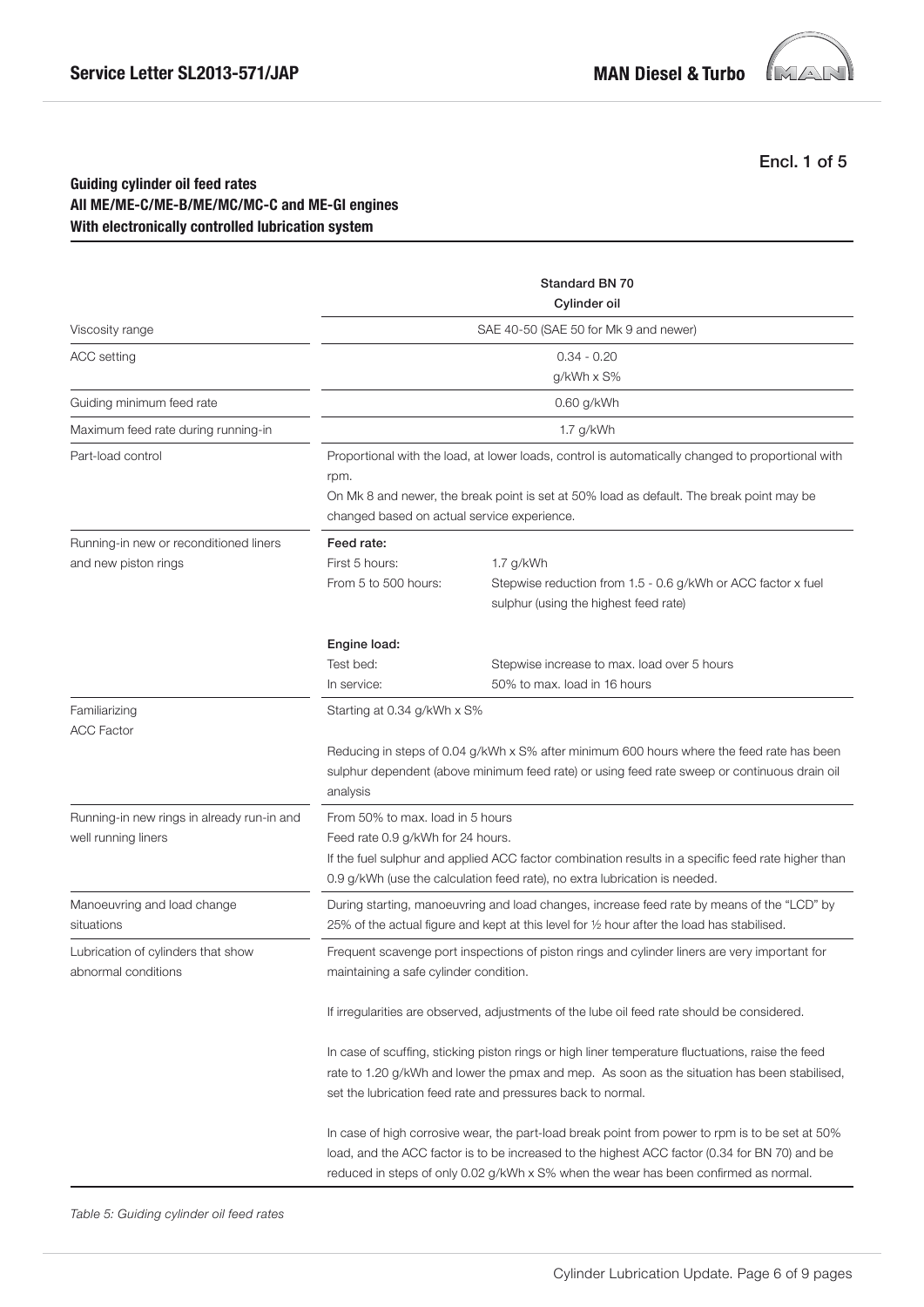

Encl. 2 of 5

## **Breaking-in New Liners**



*Fig. 5: Breaking-in schedule*

## **New ACC Running-in Schedule (liner and rings)**



## ACC feed rate factor (g/kWh/S%)

*Fig. 6: ACC familiarisation schedule*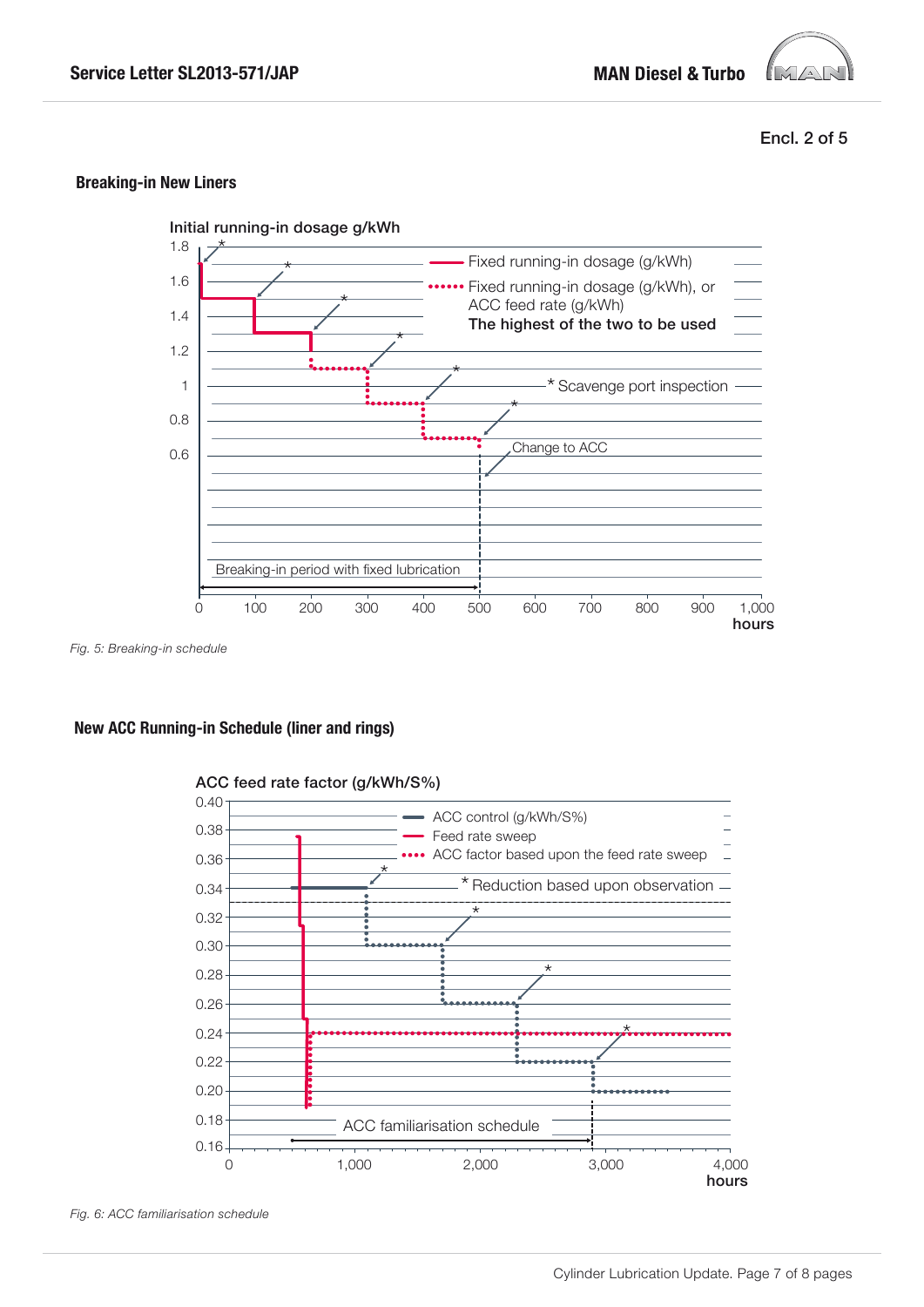

## Encl. 3 of 5

## **Guiding Wear Rate Values**

| Bore size<br>[cm] | Max. radial<br>ring wear [mm] | Max. width of leakage groove<br>(use feeler gauge) [mm] |
|-------------------|-------------------------------|---------------------------------------------------------|
| 26 cm             | 1.8                           | 6.6                                                     |
| 30 cm             | 2.0                           | 7.0                                                     |
| 35 cm             | 2.2                           | 7.4                                                     |
| 40 cm             | 2.2                           | 7.4                                                     |
| 42 cm             | 2.2                           | 7.4                                                     |
| 45 cm             | 2.2                           | 7.4                                                     |
| 46 cm             | 2.2                           | 7.4                                                     |
| 50 cm             | 3                             | 9                                                       |

*Table 6: CPR-POP top ring wear*

| Engine bore | CL-groove new depth    | Minimum depth    |
|-------------|------------------------|------------------|
| 26 cm       | $2.0$ mm               | $0.6$ mm         |
| 30 cm       |                        |                  |
| 35 cm       | $2.5 \text{ mm}$       | $0.8$ mm         |
| 40 cm       | $2.5 \text{ mm}$       | $0.8$ mm         |
| 42 cm       | $2.5 \text{ mm}$       | $0.9$ mm         |
| 45 cm       |                        |                  |
| 46 cm       | $2.5 \text{ mm}$       | $1.0 \text{ mm}$ |
| 50 cm       | $3.0 \text{ mm}$       | $1.1 \text{ mm}$ |
| 60 cm       | $3.5 \text{ mm}$       | $1.3 \text{ mm}$ |
| 65 cm       | $3.5 \text{ mm}$       | $1.4 \text{ mm}$ |
| 70 cm       | $3.5 \text{ mm}$       | $1.6 \text{ mm}$ |
| 80 cm       | 4.0 mm                 | $1.8 \text{ mm}$ |
| 90 cm       | (Cermet 4.0 mm) 5.0 mm | $2.0 \text{ mm}$ |
| 98 cm       | (Cermet 4.5 mm) 5.5 mm | $2.2 \text{ mm}$ |

*Table 7: CPR-CL top ring wear*